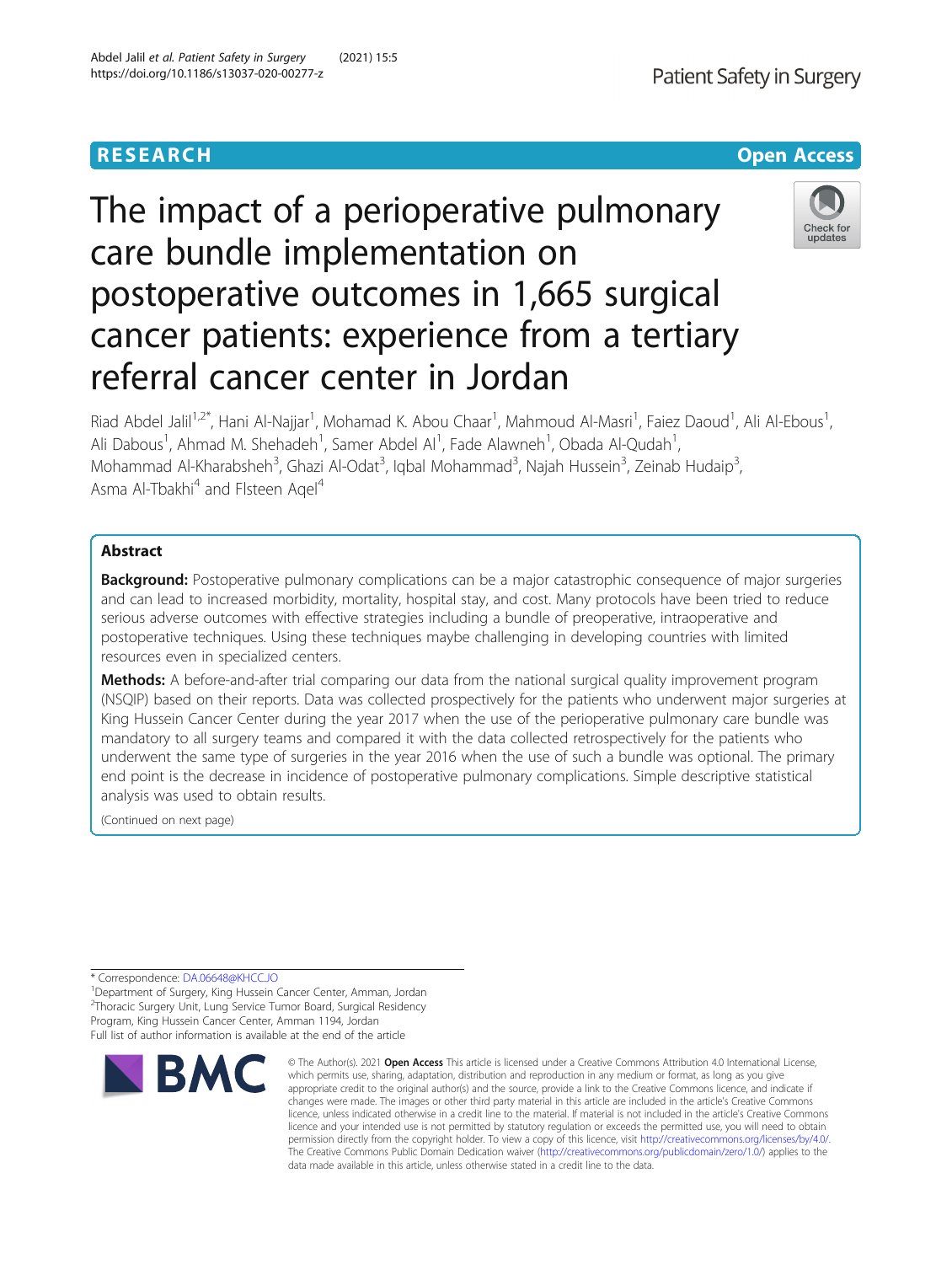# (Continued from previous page)

Results: The potential risk factors for postoperative pulmonary complications for 1665 patients divided into 2 groups (2016 vs. 2017); 764 (45.9%) vs. 901 (54.1%), respectively. There were no significant differences regarding gender (male 46.7% vs. 46.4%, P value = 0.891, female 53.3% vs. 53.6%, P value = 0.39), mean of age (53.5 year vs. 5.28 year, P value = 0.296), mean of body mass index (BMI) (28.6 vs. 6%, 28.6, P value = 0.95), smoking status; (69.6% vs. 65.1%, P value = 0.052), ventilator use (0.3% vs. 0.4% P value = 0.693) and chronic obstructive pulmonary disease (1.4% vs. 1.4 with,  $P$  value = 0.996). The data showed a significant reduction in postoperative pneumonia between the 2 groups (2016 vs. 2017) (2.7% vs. 0.9%, P value = 0.004) and showed a significant reduction in unplanned intubation, 1.4% in 2016 vs. 0.7% in 2017.

**Conclusions:** The standardization of perioperative pulmonary care bundle, including smoking cessation, perioperative pulmonary interventions and early mobilization, significantly reduces the incidence of postoperative pulmonary complications in cancer patients. This technique's implementation was feasible easily even with limited resources in a developing country like Jordan.

Keywords: Postoperative Pulmonary Complications, Perioperative Pulmonary Care Bundle, Major Cancer Surgeries

# Background

Postoperative pulmonary complications are a leading cause of postoperative morbidity and mortality, increasing critical care and hospital length of stay [\[1\]](#page-5-0). Patients undergoing major surgery and who are exposed to general anesthesia have a higher risk for development of postoperative pulmonary complications [[2](#page-6-0)].

According to the American College of Surgeons (ACS) national surgical quality improvement program's (NSQI P) definition for postoperative pulmonary complications, they are divided into four types; postoperative chest infection (pneumonia), pulmonary embolism ,unplanned reintubation, and using ventilator for > 48 hrs within 30 days postoperatively [\[3](#page-6-0)].

Risk factors for postoperative pulmonary complications are categorized by NSQIP into two categories; Patient-Related Factors and Surgery-Related Factors (Table [1](#page-2-0)). These risk factors were initially taken in consideration in the preoperative assessment. However, NSQIP clearly states that there are certain patient-and surgery-related factors that are *not* associated with an increased risk of postoperative pulmonary complications.

An audit showed an incidence of 5.3% of pulmonary complications postoperatively in major-surgery patients during 2016 at King Hussein Cancer Center, a tertiary cancer center. A multidisciplinary team developed a strategy to reduce postoperative pulmonary complicationsthrough comprehensive patient education and a set of standardized electronic physician orders to specify early postoperative mobilization and pulmonary care.

# Methods

King Hussein Cancer Center is a major provider of surgical oncology services in Jordan and the Middle East. In the year of 2016, we developed and introduced perioperative pulmonary care bundle through a quality improvement methodology that was registered and approved by the hospital's institutional review board (IRB). We wanted to compare the rate of postoperative pulmonary complications before and after applying the aforementioned bundle.

The study had two stages; (a) we retrospectively analysed data from patients who underwent major oncological surgeries from 1/January/2016 till 31/December/ 2016 while perioperative pulmonary care bundle was non-mandatory to all cases and recorded the incidence of postoperative pulmonary complications, (b) we analysed data from patients who underwent similar procedures from 1/January/2017 till 31/December/2017 while perioperative pulmonary care bundle was applied to every major case followed by recording the incidence of postoperative pulmonary complications, then those results were compared according to NSQIP criteria.

Patients included in our study were 18 years of age or older and they were scheduled for major cancer surgeries, excluding pregnant women, patients with impaired decisional capacity including neurosurgery patients and those who are planned for tracheostomy or other minor procedures.

After the initial presentation to King Hussein Cancer Center, all patients who are active smokers are referred to the smoking cessation clinic for education and planning to decrease and eventually stop cigarette consumption. Upon admission, one day prior to the surgery, the protocol for eligible patients was explained in details with a voluntary participation. If the patient agreed to participate, a consent form was signed followed by a training session, provided by a respiratory therapist, about aspiration prevention, incentive spirometry use, and chest physiotherapy as part of the perioperative pulmonary care bundle ([Appendix 1](#page-5-0)).

After discharge, the surgical clinical reviewer contacted (either in clinic or via phone) patients on day 10, 20 and 31 to cover the study period proposed. The calls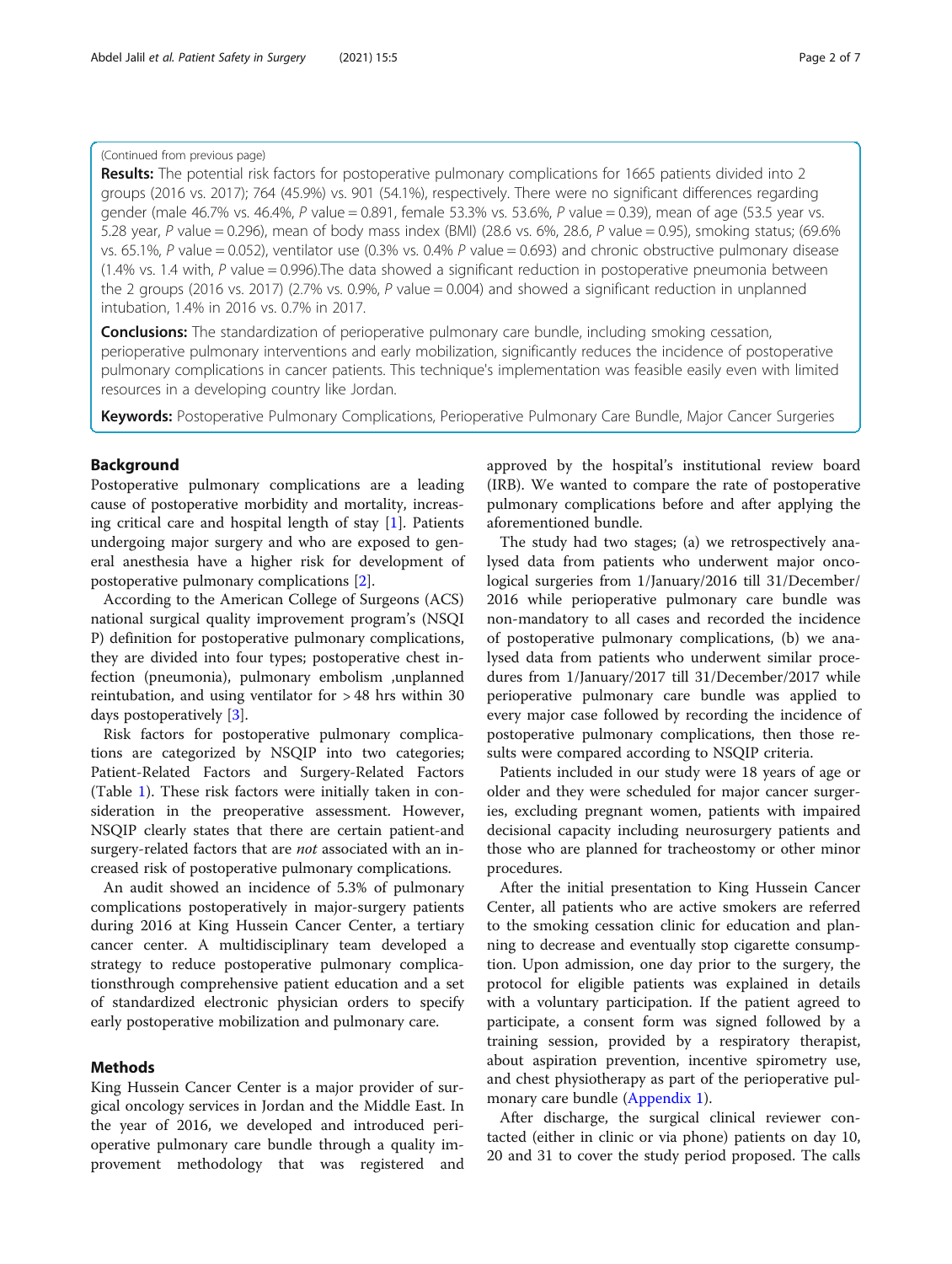# <span id="page-2-0"></span>Table 1 Risk factors for PPCs by ACS NSQIP

Risk Factors for PPC Patient-Related Factors Age > 60 Years

Chronic Obstructive Pulmonary Disorder

American Society of Anesthesiologists (ASA) Class II Or Greater

Functional Dependence<sup>a</sup>

Congestive Heart Failure

Obstructive Sleep Apnea

Current Cigarette Use

Impaired Sensorium<sup>b</sup>

Pulmonary Hypertension

High-Complexity Operation (Work-Relative Value Units [Rvu] >17)

Preoperative Sepsis

Serum Albumin <3.5mg/Dl

Hypernatremia (Serum Sodium >145)

## Surgery-Related Factors

Prolonged Operation >3 Hours

Surgical Site<sup>c</sup>

Emergency Operation

General Anesthesia

Perioperative Transfusion

Residual Neuromuscular Blockade After An Operation

<sup>a</sup>Partial or total dependence, where partial dependence is defined as the need for devices, equipment, or assistance from another person for some activities of daily living, and total dependence is defined as the inability to perform any activities of daily living without assistance

<sup>b</sup>Acutely confused or delirious patient who is able to respond to verbal or mild tactile stimulation, or mental status changes/delirium in the context of current illness

Highest risk procedures: neurosurgical, head and neck, aortic, thoracic, and upper abdominal

would gather information on surgery related events that happened during that period, and whether readmission or a visit to the emergency department was necessary. On the last call (30 days postoperatively), the patient would be thanked and informed that no further calls will be conducted.

We used SAS® Software version 9.4 (SAS Institute Inc., Cary, NC) for descriptive statistical analysis, using counts and percentages to represent the incidence of Postoperative pulmonary complications. Odds ratio was used to assess the risks after applying the perioperative pulmonary care bundle.

Categorical data were reported as counts and percentages, whereas continuous data were reported as mean ± standard deviation or median (range).

Comparisons between the years and categorical disease characteristics were held using chi-square test or fisher exact test as appropriate, and differences in continuous variables were tested with a student t-test or nonparametric test (Wilcoxon Signed Rank Test).

Multivariate analysis was done using logistic regression model. Adjusted odds ratio and their corresponding 95% confidence intervals were reported.

# Results

During the study period, 1665 patients underwent major surgeries with different specialties (oncological surgeries: general, gynaecology, orthopaedics, head and neck, plastic, thoracic, urology and vascular). 764 (45.9%) patients were from the pre-implementation group in 2016 and 901(54.1%) patients received perioperative pulmonary care bundle in 2017.

Demographically, 890 (53.5%) were males and 775  $(46.5%)$  were females. The mean  $\pm$  SD age of the group was  $53.16 \pm 15.28$  years, mean body mass index (BMI) was  $28.57 \pm 6.066$  kg/m<sup>2</sup>, mean white blood cells count was 8.17 ± 5.1010. The American Society of Anaesthesiologists (ASA) score for 1662 (99.8%) patients was  $\geq$  2. A total of 24 patients (1.4%) had chronic obstructive pulmonary disease, and 546 (32.8%) were current smokers.

The most frequent specialty was oncological general surgery (741, 44.5) followed by urology (216, 13.0%) then thoracic (214, 12.9%). The least frequent procedures were plastics and vascular (53, 3.2%) and (3, 0.2%), respectively.

The demographics and risk factors were comparable between the two groups as shown in (Table [2](#page-3-0)). Patients in the perioperative pulmonary care bundle group had a significant reduction in pneumonia ( $p < 0.004$ ) (Table [3\)](#page-4-0).

Other postoperative pulmonary complications (pulmonary embolism, and on ventilator > 48 hrs) were not affected by the implementation of perioperative pulmonary care bundle ( $p = 1.000$ ,  $p = 0.316$ , respectively). Even though unplanned intubation did not have a significant difference statistically ( $p = 0.118$ ) but we noticed a decrease in the number of patients after application of the bundle (from 11 (1.4%) to 6 (0.7%)) (Table [3\)](#page-4-0).

# **Discussion**

A total of 1665 patients were divided into two groups, the control group was 764 participants who underwent cancer surgery in the year of 2016 without adherence to the peri-operative pulmonary care bundle, and the study group was 901 participants who had cancer related surgery in 2017, all of which had the pulmonary care bundle. A comparative descriptive analysis showed a decreased in overall post-operative pneumonia.

The ICOUGH program was developed by Boston University Medical Center in 2012 that was an abbreviation for; incentive spirometry, coughing/deep breathing, oral care, getting out of bed, and head bed elevation. They were able to reduce post-operative pneumonia from 2.13 (observed/expected ratio) to 1.58 (odds ratio) [\[1](#page-5-0)]. A modified European protocol was later developed by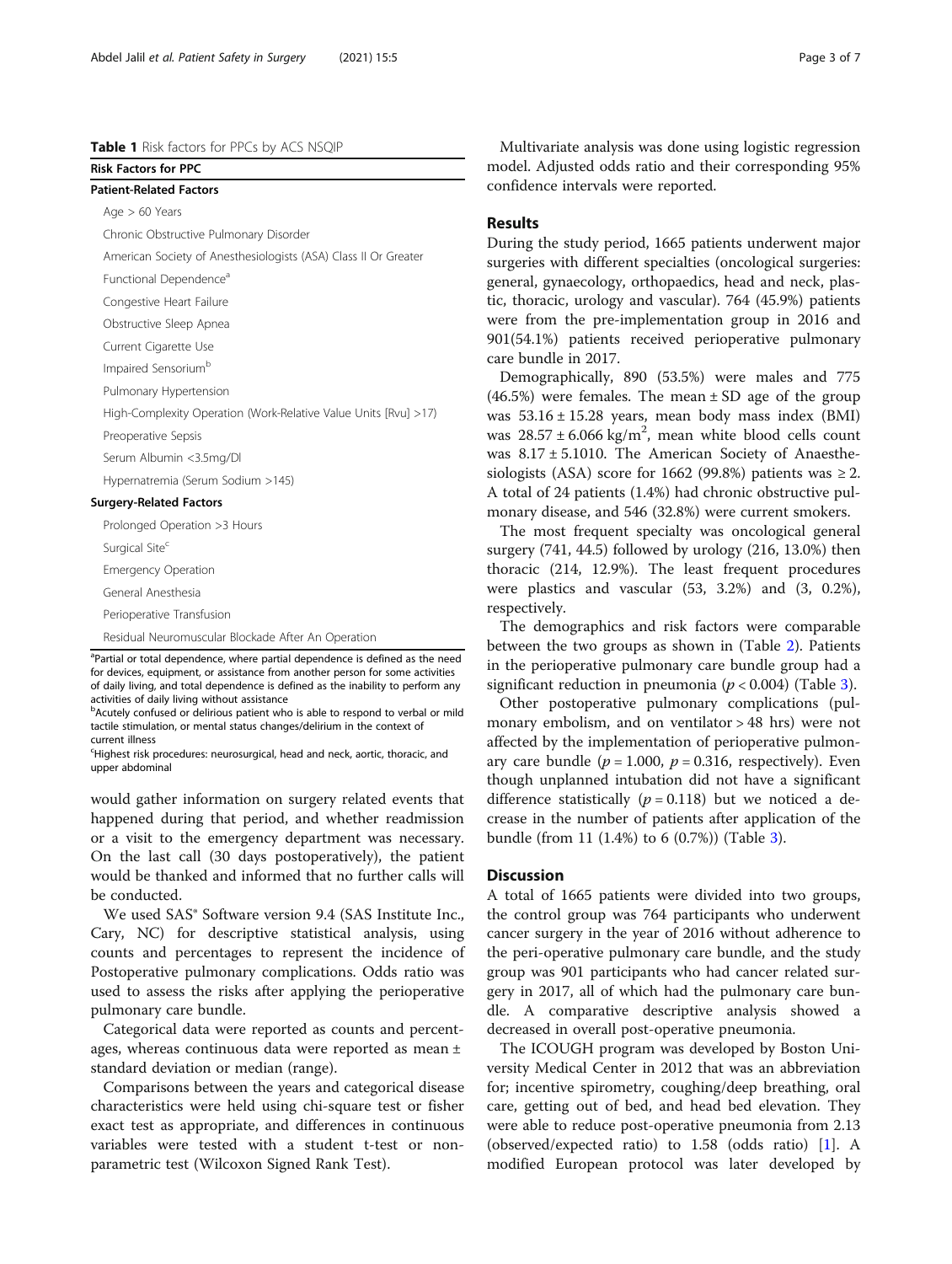# <span id="page-3-0"></span>Table 2 Patient Demographics and Risk Factors

| Name                               | Value                    | <b>Total</b>   | <b>Control Group</b> | <b>PPCB Group</b> | P-value |
|------------------------------------|--------------------------|----------------|----------------------|-------------------|---------|
| Sex                                | Female                   | 775            | 357 (46.7%)          | 418 (46.4%)       | 0.891   |
|                                    | Male                     | 890            | 407 (53.3%)          | 483 (53.6%)       |         |
| Elective Surgery Status            | No                       | 30             | 13 (1.7%)            | 17 (1.9%)         | 0.590   |
|                                    | Unknown                  | 20             | 7 (0.9%)             | 13 (1.4%)         |         |
|                                    | Yes                      | 1615           | 744 (97.4%)          | 871 (96.7%)       |         |
| Anesthesia Technique               | General                  | 1663           | 764 (100%)           | 899 (99.8%)       | 1.000   |
|                                    | Local                    | 1              |                      | $1(0.1\%)$        |         |
|                                    | Spinal                   | 1              |                      | $1(0.1\%)$        |         |
| Surgical Subspecialty              | General Surgery          | 741            | 353 (46.2%)          | 388 (43.1%)       | 0.462   |
|                                    | Gynecology               | 185            | 78 (10.2%)           | 107 (11.9%)       |         |
|                                    | Orthopedics              | 194            | 85 (11.1%)           | 109 (12.1%)       |         |
|                                    | Otolaryngology (ENT)     | 59             | 26 (3.4%)            | 33 (3.7%)         |         |
|                                    | Plastics                 | 53             | 31 (4.1%)            | 22 (2.4%)         |         |
|                                    | Thoracic                 | 214            | 92 (12.0%)           | 122 (13.5%)       |         |
|                                    | Urology                  | 216            | 98 (12.8%)           | 118 (13.1%)       |         |
|                                    | Vascular                 | 3              | $1(0.1\%)$           | $2(0.2\%)$        |         |
| <b>Diabetes</b>                    | Insulin                  | 125            | 70 (9.2%)            | 55 (6.1%)         | 0.058   |
|                                    | No                       | 1297           | 587 (76.8%)          | 710 (78.8%)       |         |
|                                    | Non-Insulin              | 243            | 107 (14.0%)          | 136 (15.1%)       |         |
| Smoker                             | No                       | 1119           | 532 (69.6%)          | 587 (65.1%)       | 0.052   |
|                                    | Yes                      | 546            | 232 (30.4%)          | 314 (34.9%)       |         |
| Dyspnea                            | At Rest                  | 79             | 21 (2.7%)            | 58 (6.4%)         | 0.001   |
|                                    | Moderate Exertion        | 40             | 7 (0.9%)             | 33 (3.7%)         |         |
|                                    | No                       | 1546           | 736 (96.3%)          | 810 (89.9%)       |         |
| Functional Status Prior to Surgery | Independent              | 1444           | 692 (90.6%)          | 752 (83.5%)       | 0.001   |
|                                    | Partially Dependent      | 159            | 53 (6.9%)            | 106 (11.8%)       |         |
|                                    | <b>Totally Dependent</b> | 58             | 16 (2.1%)            | 42 (4.7%)         |         |
|                                    | Unknown                  | $\overline{4}$ | $3(0.4\%)$           | $1(0.1\%)$        |         |
| Ventilator                         | No                       | 1659           | 762 (99.7%)          | 897 (99.6%)       | 0.693   |
|                                    | Yes                      | 6              | 2(0.3%)              | 4(0.4%)           |         |
| COPD                               | No                       | 1641           | 753 (98.6%)          | 888 (98.6%)       | 0.996   |
|                                    | Yes                      | 24             | 11 (1.4%)            | 13 (1.4%)         |         |
| Ascites                            | No                       | 1641           | 758 (99.2%)          | 883 (98.0%)       | 0.039   |
|                                    | Yes                      | 24             | $6(0.8\%)$           | 18 (2.0%)         |         |
| Cardiac Heart Failure              | No                       | 1659           | 760 (99.5%)          | 899 (99.8%)       | 0.422   |
|                                    | Yes                      | 6              | $4(0.5\%)$           | $2(0.2\%)$        |         |
| Hypertension                       | No                       | 1095           | 492 (64.4%)          | 603 (66.9%)       | 0.279   |
|                                    | Yes                      | 570            | 272 (35.6%)          | 298 (33.1%)       |         |
| Steroid                            | No                       | 1496           | 688 (90.1%)          | 808 (89.7%)       | 0.801   |
|                                    | Yes                      | 169            | 76 (9.9%)            | 93 (10.3%)        |         |
| Weight loss > 10%                  | No                       | 1464           | 669 (87.6%)          | 795 (88.2%)       | 0.676   |
|                                    | Yes                      | 201            | 95 (12.4%)           | 106 (11.8%)       |         |
| Transfusion                        | $\rm No$                 | 1630           | 753 (98.6%)          | 877 (97.3%)       | 0.083   |
|                                    | Yes                      | 35             | 11 (1.4%)            | 24 (2.7%)         |         |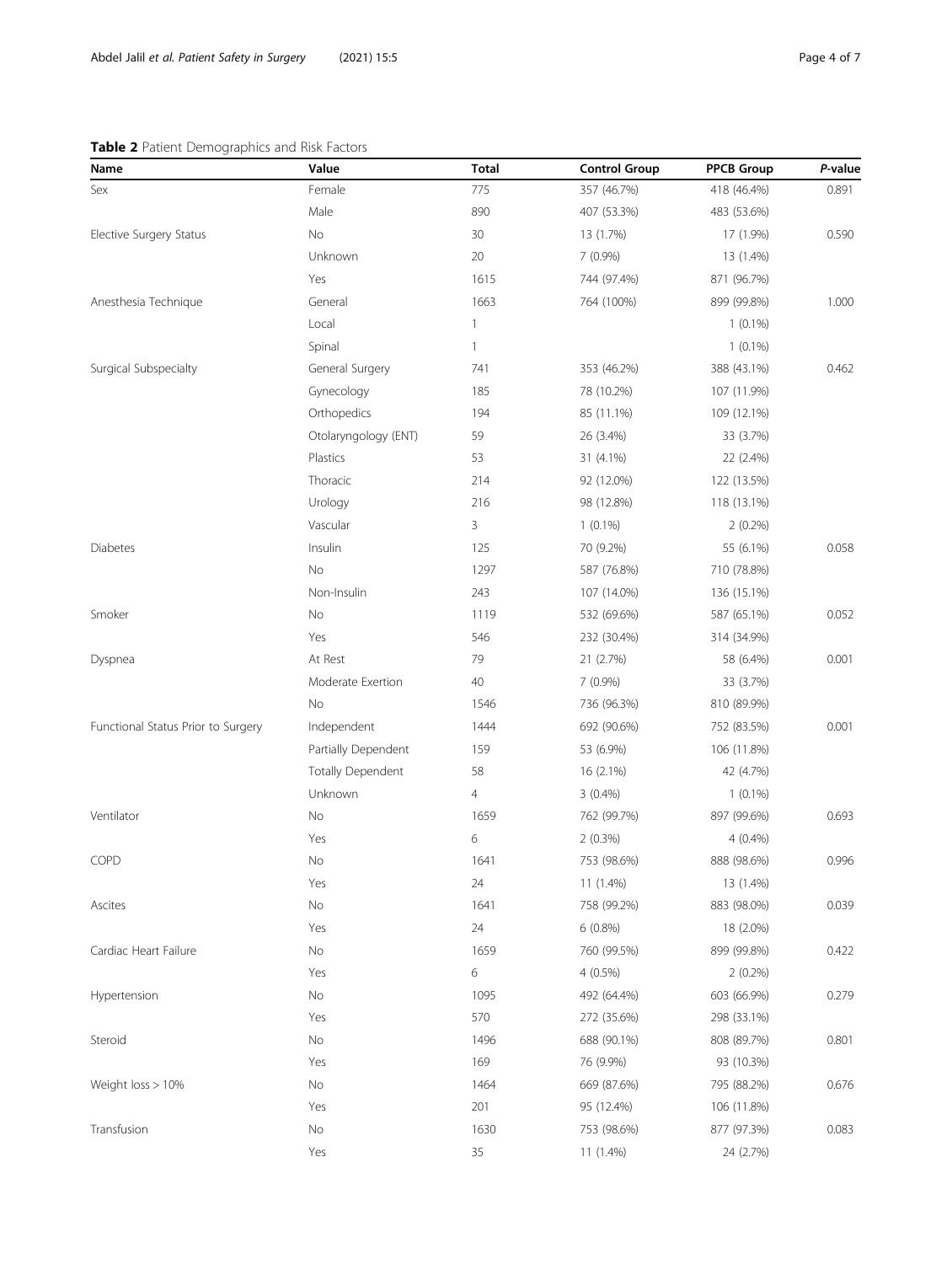## <span id="page-4-0"></span>Table 2 Patient Demographics and Risk Factors (Continued)

| Name                 | Value                  | <b>Total</b>            | <b>Control Group</b> | <b>PPCB Group</b>    | P-value |
|----------------------|------------------------|-------------------------|----------------------|----------------------|---------|
| Sepsis               | None                   | 1560                    | 719 (94.1%)          | 841 (93.3%)          | 0.565   |
|                      | <b>SIRS</b>            | 76                      | 30 (3.9%)            | 46 (5.1%)            |         |
|                      | Sepsis                 | 24                      | 13 (1.7%)            | 11 (1.2%)            |         |
|                      | Septic shock           | 5                       | $2(0.3\%)$           | $3(0.3\%)$           |         |
| <b>Emergent Case</b> | No                     | 1644                    | 751(98.3%)           | 893(99.1%)           | 0.138   |
|                      | Yes                    | 21                      | 13 (1.7%)            | 8 (0.9%)             |         |
| Wound Classification | Clean                  | 716                     | 356(46.6%)           | 360(40.0%)           | 0.027   |
|                      | Clean/ Contaminated    | 868                     | 370(48.4%)           | 498(55.3%)           |         |
|                      | Contaminated           | 64                      | 32 (4.2%)            | 32 (3.6%)            |         |
|                      | Dirty/Infect           | 17                      | $6(0.8\%)$           | 11 (1.2%)            |         |
| <b>ASA Class</b>     | ASA 1 - No Disturb     | $\overline{2}$          | $1(0.1\%)$           | $1(0.1\%)$           | 0.001   |
|                      | ASA 2 - Mild Disturb   | 1392                    | 659(86.3%)           | 733(81.4%)           |         |
|                      | ASA 3 - Severe Disturb | 250                     | 103(13.5%)           | 147(16.3%)           |         |
|                      | ASA 4 - Life Threat    | 20                      | $1(0.1\%)$           | 19 (2.1%)            |         |
|                      | None assigned          | 1                       |                      | $1(0.1\%)$           |         |
| Age                  | Mean<br>(95% CI)       | 53.16<br>(52.0, 54.4)   | 53.5<br>(52.6, 54.4) | 55.0<br>(18.1, 93.7) | 0.296   |
|                      | Median(Min, Max)       | 54.24<br>(18.09, 93.67) | 52.8<br>(52.0, 53.7) | 53.7<br>(18.2, 90.4) |         |
| <b>BMI</b>           | Mean<br>(95% CI)       | 28.57<br>(28.2, 29.0)   | 28.6<br>(28.2, 29.0) | 28.0<br>(13.7, 68.9) | 0.959   |
|                      | Median(Min, Max)       | 28.08<br>(13.22, 68.89) | 28.6<br>(28.2, 28.9) | 28.1<br>(13.2, 58.9) |         |
| <b>WBC</b>           | Mean<br>(95% CI)       | 8.17<br>(7.9, 8.6)      | 8.3<br>(7.9, 8.6)    | 7.4<br>(0.7, 136)    | 0.739   |
|                      | Median<br>(Min, Max)   | 7.4<br>(0.3, 136.2)     | 8.1<br>(7.9, 8.3)    | 7.5<br>(0.3, 50.0)   |         |

Manchester University Hospital in the year of 2017 that added to ICOUGH program a pre-operative management plan that included smoking cessation, reduction of alcohol intake, and dietary, and life-style recommendations. Intra-operatively, they recommended close observation for temperature, fluid management, and cardiac monitoring. Post-operatively, they emphasized the

importance of pain control, physiotherapy, early nutrition, and chest care/physiotherapy [[3](#page-6-0)].

We designed the perioperative pulmonary care bundle on multiple stages starting with patient education, he/ she was instructed to avoid smoking before surgery and referred all active smokers to the smoking cessation clinic to help them quit [\[4](#page-6-0)]. On admission, a focus on

| name                          | value     | <b>Total</b><br>$(N = 1665)$ | <b>Control Group</b> | <b>PPCB Group</b> | P-value |
|-------------------------------|-----------|------------------------------|----------------------|-------------------|---------|
| Postop Pneumonia              | No.       | 1636                         | 743(97.3%)           | 893(99.1%)        | 0.004   |
|                               | Yes       | 29                           | 21 (2.7%)            | $8(0.9\%)$        |         |
| Postop Unplanned Intubation   | No        | 1648                         | 753(98.6%)           | 895(99.3%)        | 0.118   |
|                               | Yes       | 17                           | 11 (1.4%)            | $6(0.7\%)$        |         |
| Postop Pulmonary Embolism     | No.       | 1658                         | 761(99.6%)           | 897(99.6%)        | 1.000   |
|                               | Yes       | 7                            | $3(0.4\%)$           | $4(0.4\%)$        |         |
| Postop On Ventilator > 48 hrs | <b>No</b> | 1656                         | 758(99.2%)           | 898(99.7%)        | 0.316   |
|                               | Yes       | 9                            | $6(0.8\%)$           | $3(0.3\%)$        |         |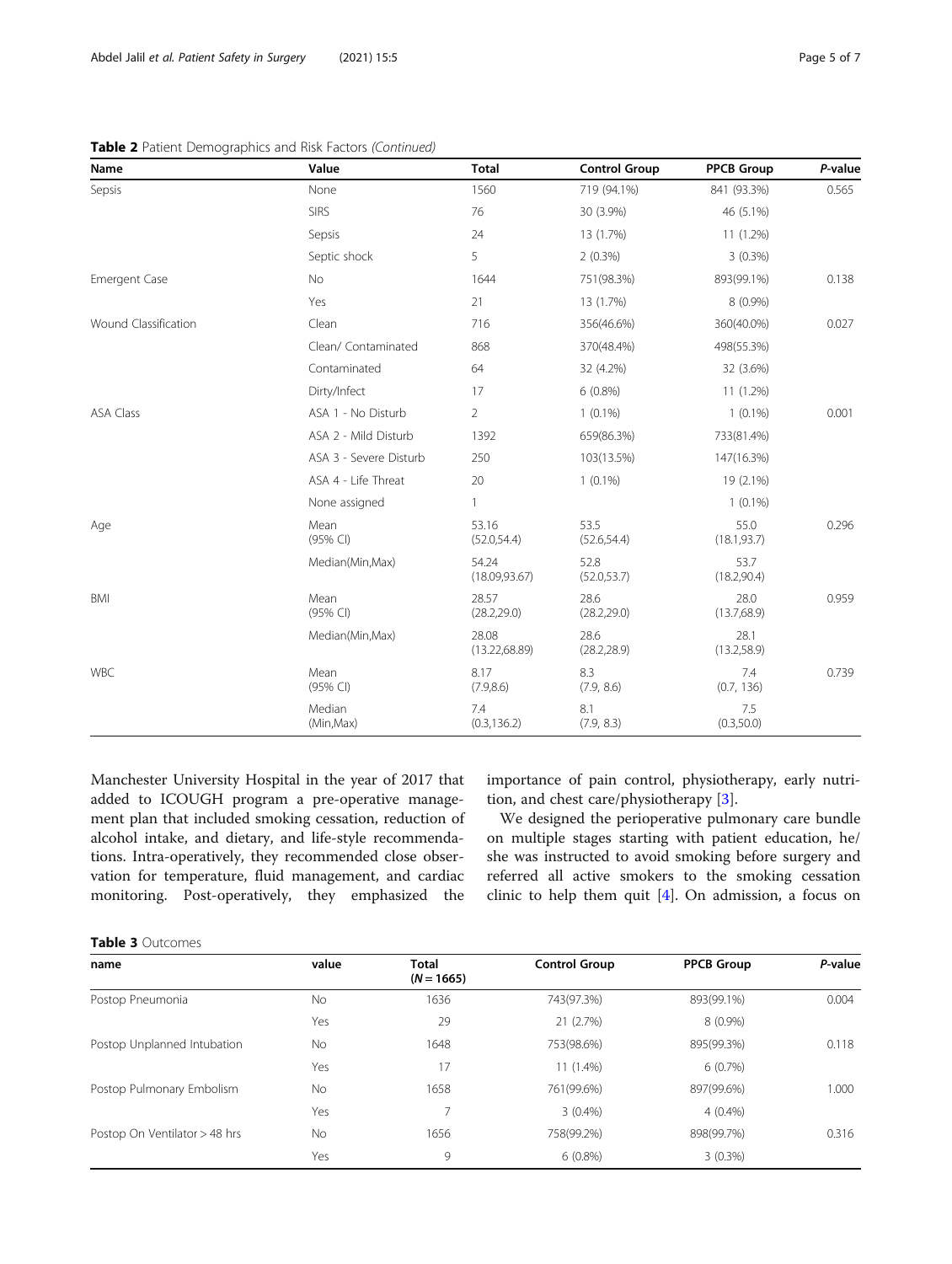<span id="page-5-0"></span>optimal lung expansion was achieved by chest physiotherapy, deep breathing exercises, incentive spirometry [\[5,](#page-6-0) [6](#page-6-0)]. The interventions are more effective if patient education begins before surgery [[7\]](#page-6-0). Pain control is crucial to achieve more efficient lung exercises [\[8](#page-6-0)]. Aspiration prevention is achieved by careful intubation and anesthesia, head elevation after surgery, eating out of the bed and patient-staff education [[9](#page-6-0)]. Post-operative early mobilization facilitates deep breathing, increases lung volumes, and decreases the potential for postoperative pulmonary complications. In a small trial ( $n = 116$ ) of patients undergoing surgery for gastrointestinal cancer, outcomes were evaluated before and after a protocol that included a structured mobilization program by trained nursing staff and walking supervised by a physical therapist beginning on the first postoperative day that resulted in a decrease of postoperative pulmonary complications among those who received early mobilization (OR 0.38, 95% CI 0.12–1.20) [\[10](#page-6-0), [11](#page-6-0)].

The control group in which the data was collected retrospectively in 2016 might subject our study to a recall bias which we tried to eliminate by assigning the same surgical clinical reviewer to follow-up with each patient in both groups.

Improving cancer patients' quality of life is considered one of our major goals at.

King Hussein Cancer Center and we are always redefining standards of care based on well-validated protocols. We believe that the success that we were able to achieve with implementation of perioperative pulmonary care bundle should be sustained through continuous education sessions for staff and patients, along with frequent assessment of adequate execution.

Developing countries' health workers face numerous challenges in patient care due to lack of resources and many other limitations, so establishment of such an easily applicable patient's care bundles will significantly improve the post-operative outcomes.

# Conclusions

Standardization of perioperative pulmonary care bundle including smoking cessation, perioperative pulmonary interventions, prevention of aspiration and early mobilization significantly reduce the incidence of postoperative pulmonary complications and based on our results, King Hussein Cancer Center implemented a mandatory perioperative pulmonary care bundle as a standard of care to all patients undergoing major surgery. This technique implementation was feasible easily even with limited resources in a developing country like Jordan.

# Appendix

The respiratory therapist educated patients on aspiration prevention, incentive spirometry, chest physiotherapy by adhering to the following:

- Start CPT as soon as possible
- Elevate head of bed at > 45º
- Eat while sitting, do not eat alone if possible
- Keep incentive spirometer within reach
- Incentive spirometry 10 times every hour (3-5 efforts each set) while awake until discharge
- Encourage patient to cough and deep breathe every 2 h
- Ambulate at least once on the day of the operation unless patient arrives from post-anaesthesia care unit late in evening
- Ambulate at least 3 times/day, preferably at mealtimes, with assistance as needed

#### Abbreviations

NSQIP: National Surgical Quality Improvement Program; BMI: Body mass index; ACS: American College of Surgeons; IRB: Institutional review board; ASA: American society of anaesthesiologists

#### Acknowledgements

The surgery department at King Hussein Cancer Center would like to thank all the residents who participated in obtaining consent forms for the study.

#### Authors' contributions

RAJ conceived and designed the study and wrote the manuscript. MKAC wrote parts of the manuscript, participated in obtaining consent forms, and performed the final revision of the manuscript. HN managed NSQIP data and performed data analysis. MA, FD, AA, AD, AMS, SAA, FA, and OAQ reviewed the manuscript and provided insightful comments. MAK, GAO, IM, NH, ZH, AAT, and FA followed the patients and recorded data pre-operatively and post-operatively. All authors read and approved the final version of the manuscript.

#### Funding

Not applicable.

#### Availability of data and materials

The Excel sheet for data used to support the findings of this study is available and a copy was attached to the submitted file.

#### Ethics approval and consent to participate

The Institutional Review Board at King Hussein Cancer Center gave an approval for the study proposal No. 17 KHCC 31 and approved written consent forms were obtained from the study subjects.

#### Consent for publication

A consent was obtained from each participant and is available upon request.

#### Competing interests

Not applicable.

#### Author details

<sup>1</sup>Department of Surgery, King Hussein Cancer Center, Amman, Jordan <sup>2</sup>Thoracic Surgery Unit, Lung Service Tumor Board, Surgical Residency Program, King Hussein Cancer Center, Amman 1194, Jordan. <sup>3</sup>Department of Nursing, King Hussein Cancer Center, Amman, Jordan. <sup>4</sup>Respiratory Therapy Unit, King Hussein Cancer Center Amman, Amman, Jordan.

### Received: 1 December 2020 Accepted: 7 December 2020 Published online: 06 January 2021

#### References

1. Cassidy MR, Rosenkranz P, Weinstock K, McAneny D. ICOUGH: A multidisciplinary strategy to reduce postoperative pulmonary complications. J Am Coll Surg. 2012;215(3):S107.